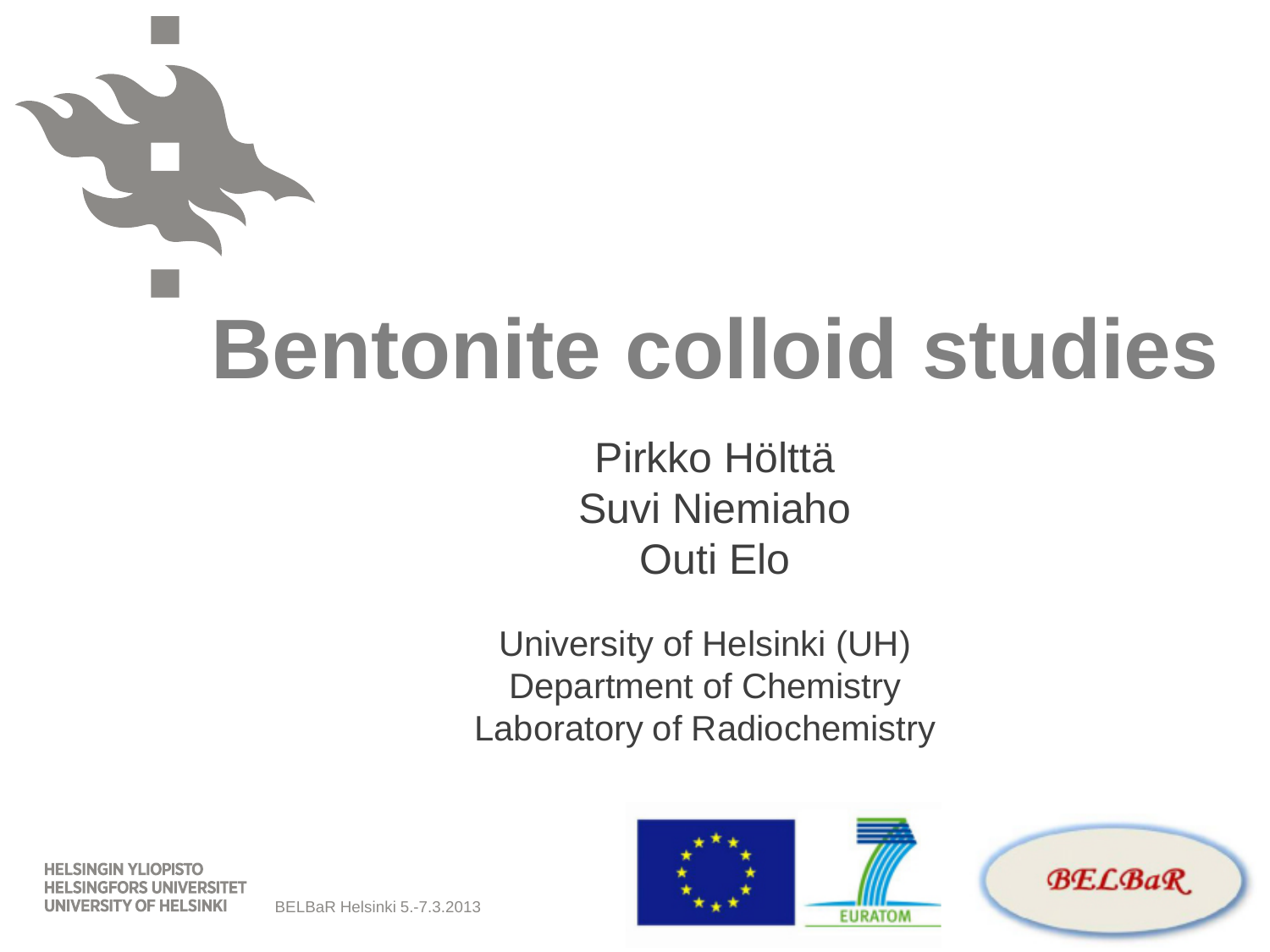

#### Colloid projects

Finnish Research Programme on Nuclear Waste Management (KYT2014/BOA/KOLORA)

- Formation and stability of colloids
- Radionuclide sorption
- EU FP7 BELBaR WP3

■ Colloid/radionuclide and host rock interaction Grimsel Test Site Phase VI, Colloid formation and migration (CFM)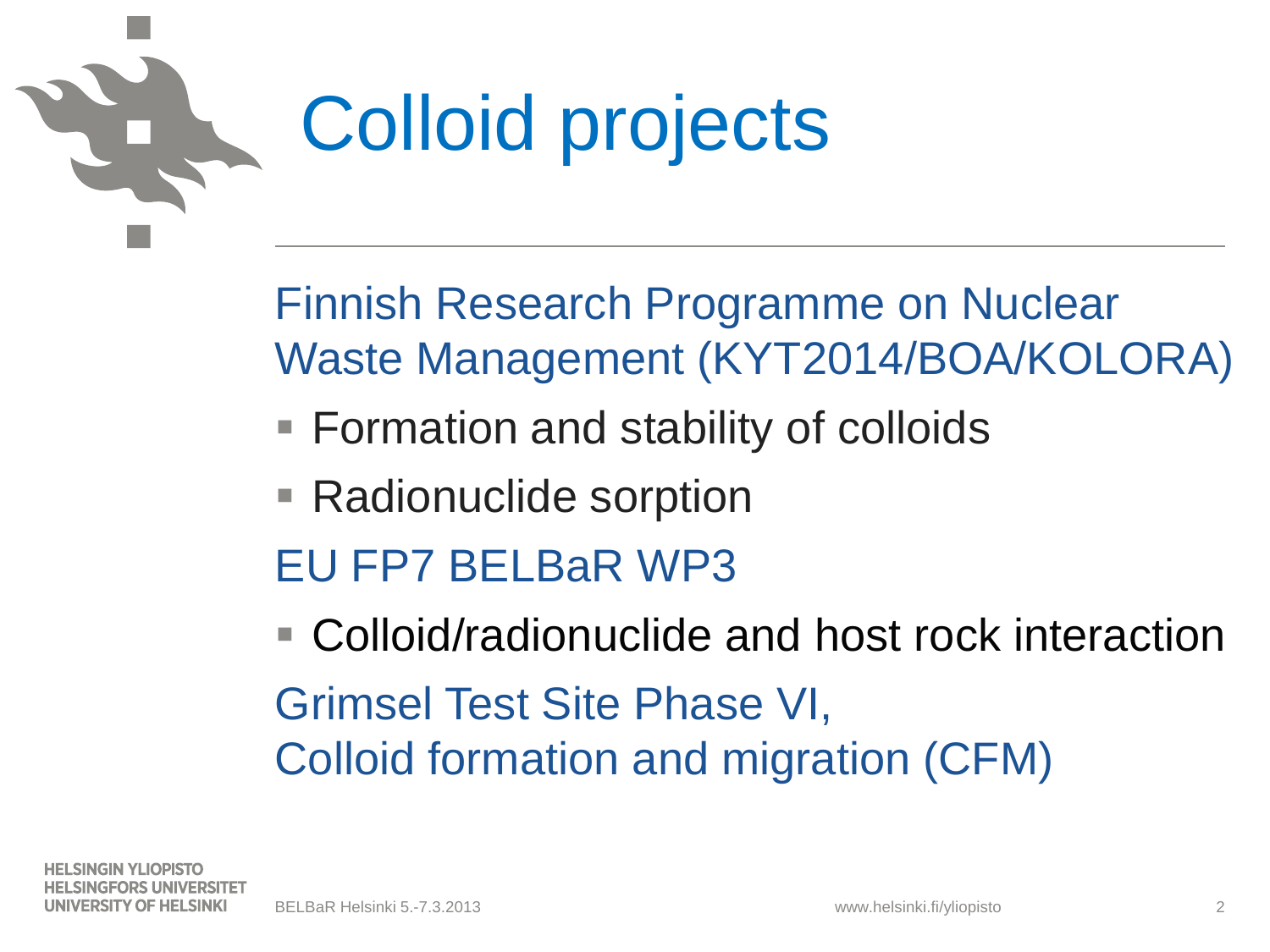

- To determine the release and stability of inorganic colloids in different groundwater conditions
- To study bentonite erosion
- $\blacksquare$  To determine radionuclide sorption (K<sub>d</sub>) on MX-80 bentonite powder and bentonite colloids as a function of ionic strength, pH and particle size
- To Study colloid/radionuclide and host rock interaction in dynamic conditions
- To test and apply colloid characterization methods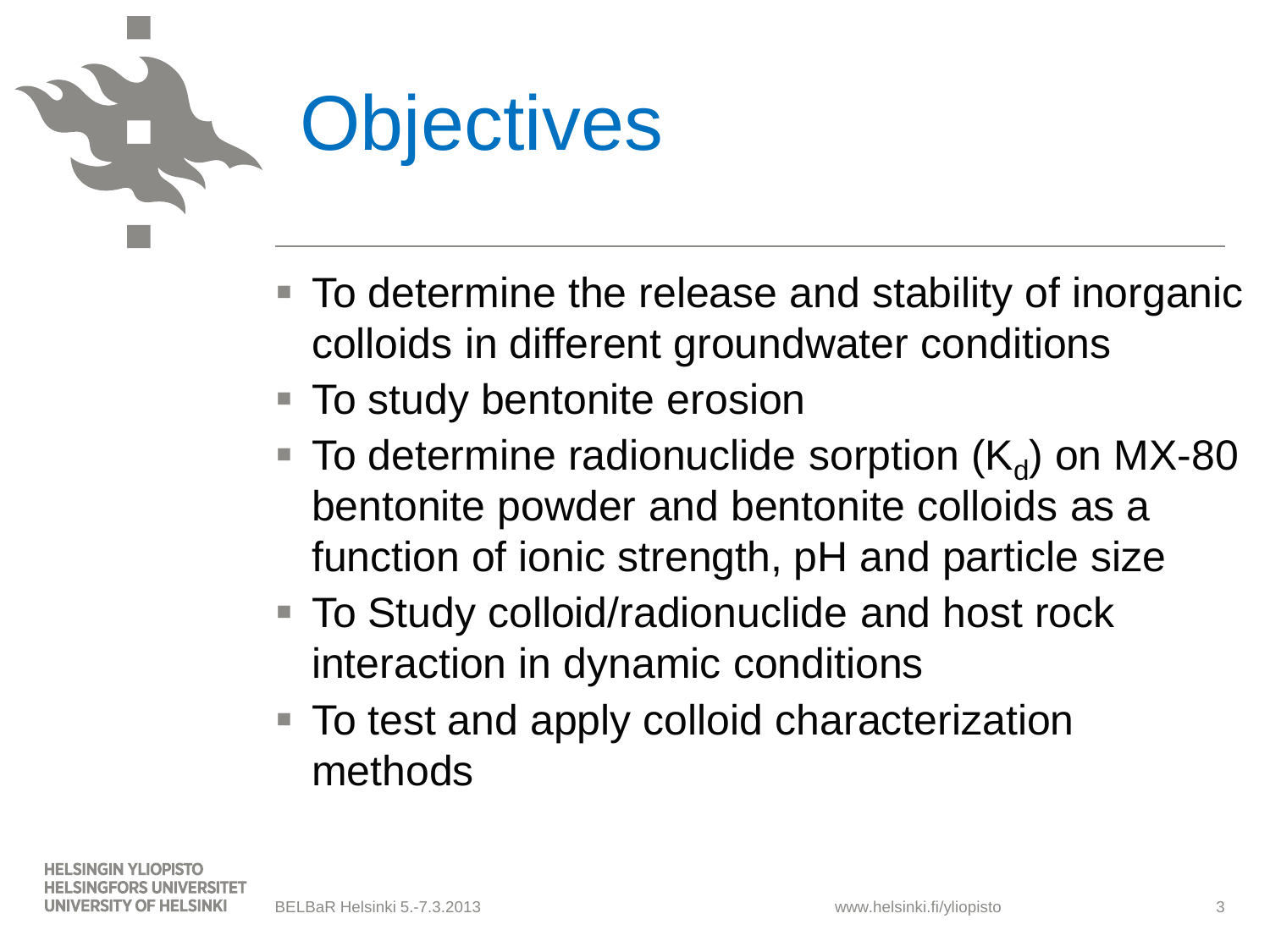#### Characterization methods

- Dynamic light scattering (DLS: Malvern Zetasizer Nano ZS)
- Asymmetrical flow field-flow fractionation (AsFIFFF)
- **ICP-MS, ICP-OES**
- Field emission scanning electron microscopy (FESEM/EDX)
- DualBeam focused ion beam/scanning electron microscope with EDS
- Atomic force microscopy (MultiMode V scanning probe microscope)
- X-ray diffraction (XRD), small-angle X-ray scattering (SAXS)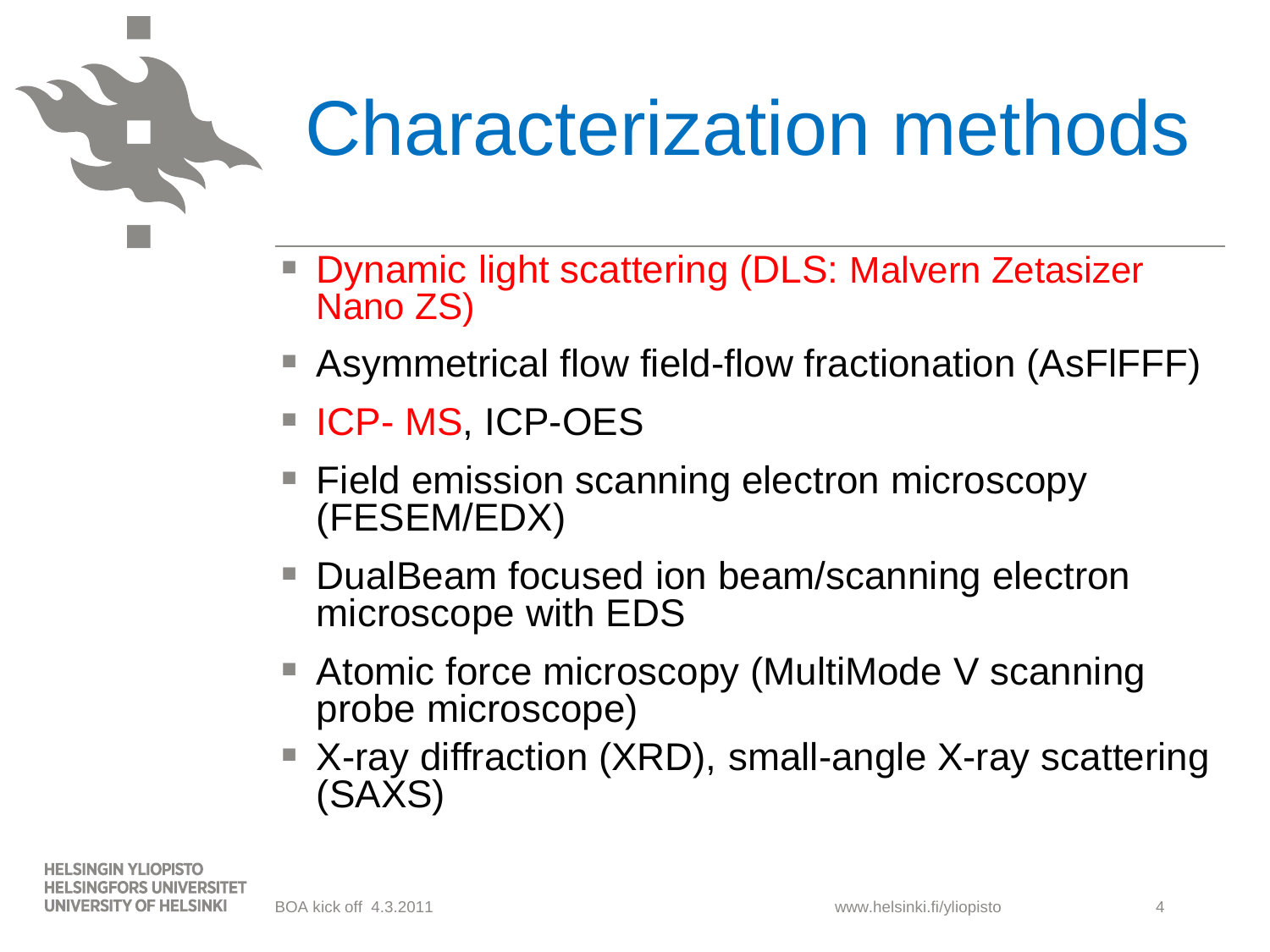#### Formation and stability of bentonite colloids

- The release and stability of bentonite colloids have been followed in diluted OLSO reference groundwater, sodium chloride and calcium chloride solutions  $(I = 0.001 - 0.1 M)$
- Colloidal particle size distribution and zeta potential has been determined applying the dynamic light scattering (DLS) method.
- Colloid concentration determination:
	- −A standard series made from MX-80 bentonite applying the DLS measurement count rate.

−Al determination (ICP-MS)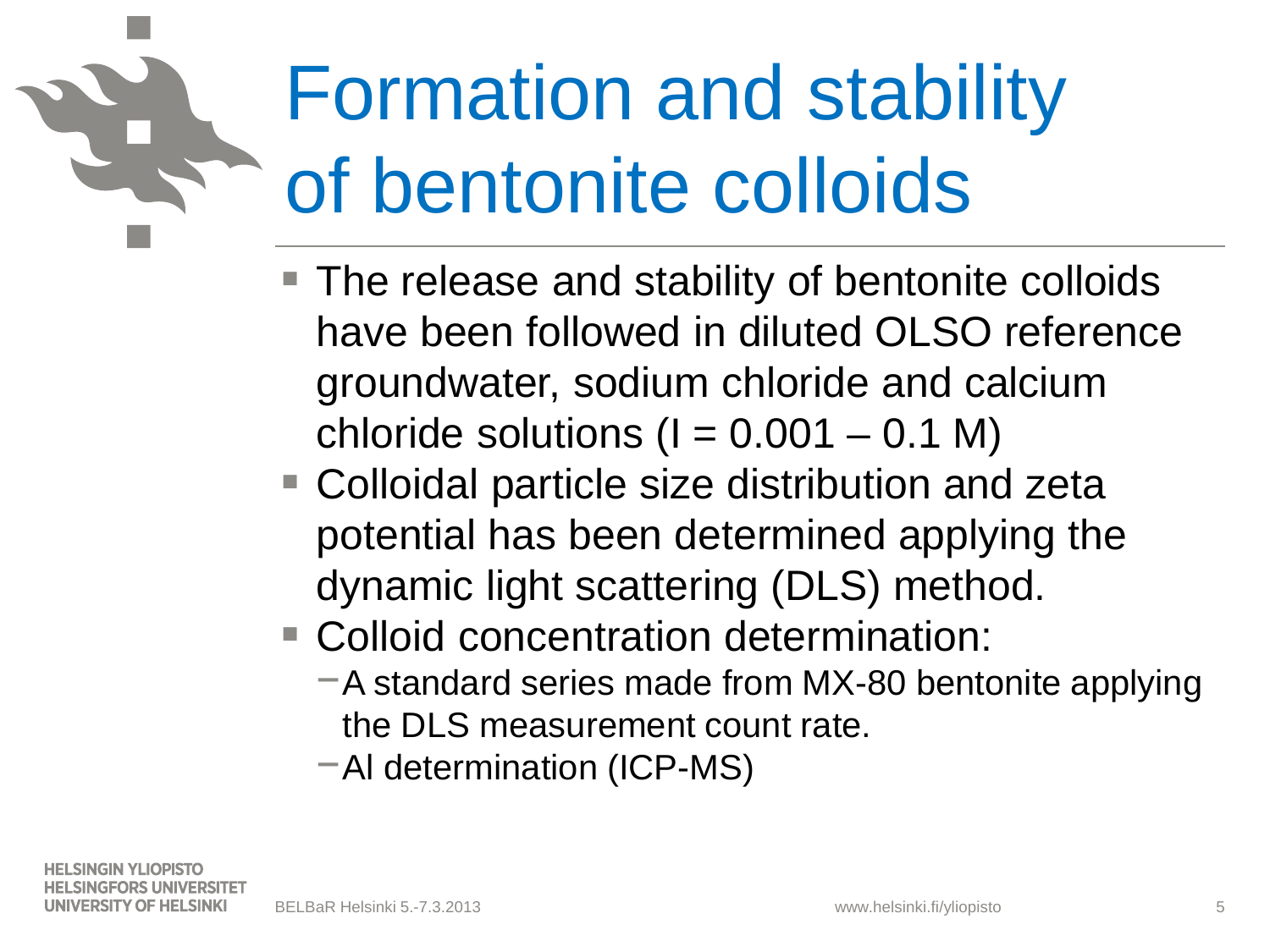$CaCl<sub>2</sub>$ 0.001- 0.1 M

**NaCl** 0.001- 0.1 M

**HELSINGIN YLIOPISTO HELSINGFORS UNIVERSITET UNIVERSITY OF HELSINKI** 







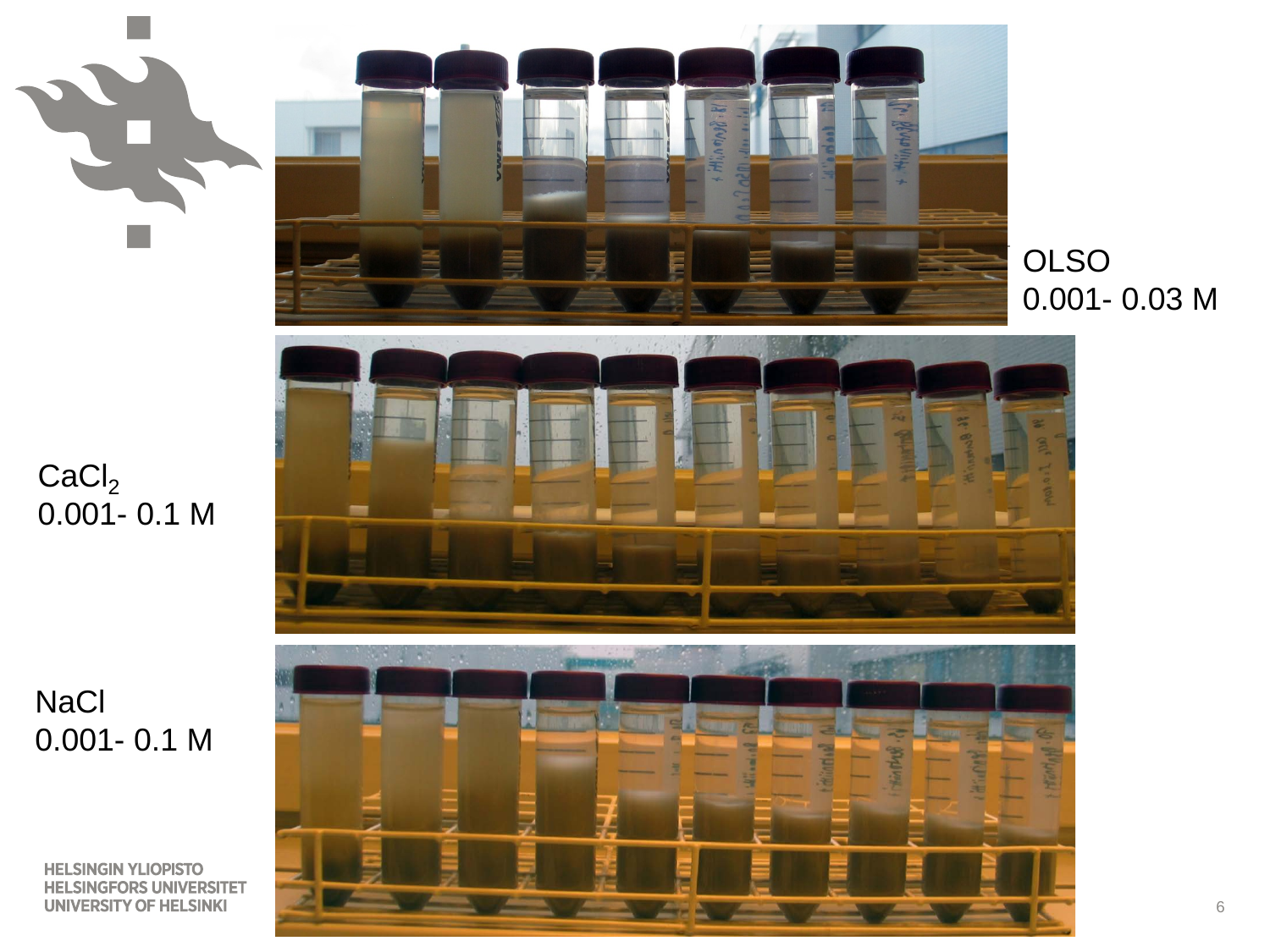### Stability of bentonite colloids



Zeta potential as a function of ionic strength in sodium chloride, calcium chloride and OLSO solutions after 2.5 years.

**HELSINGIN YLIOPISTO** NGFORS UNIVERSITET UNIVERSITY OF HELSINKI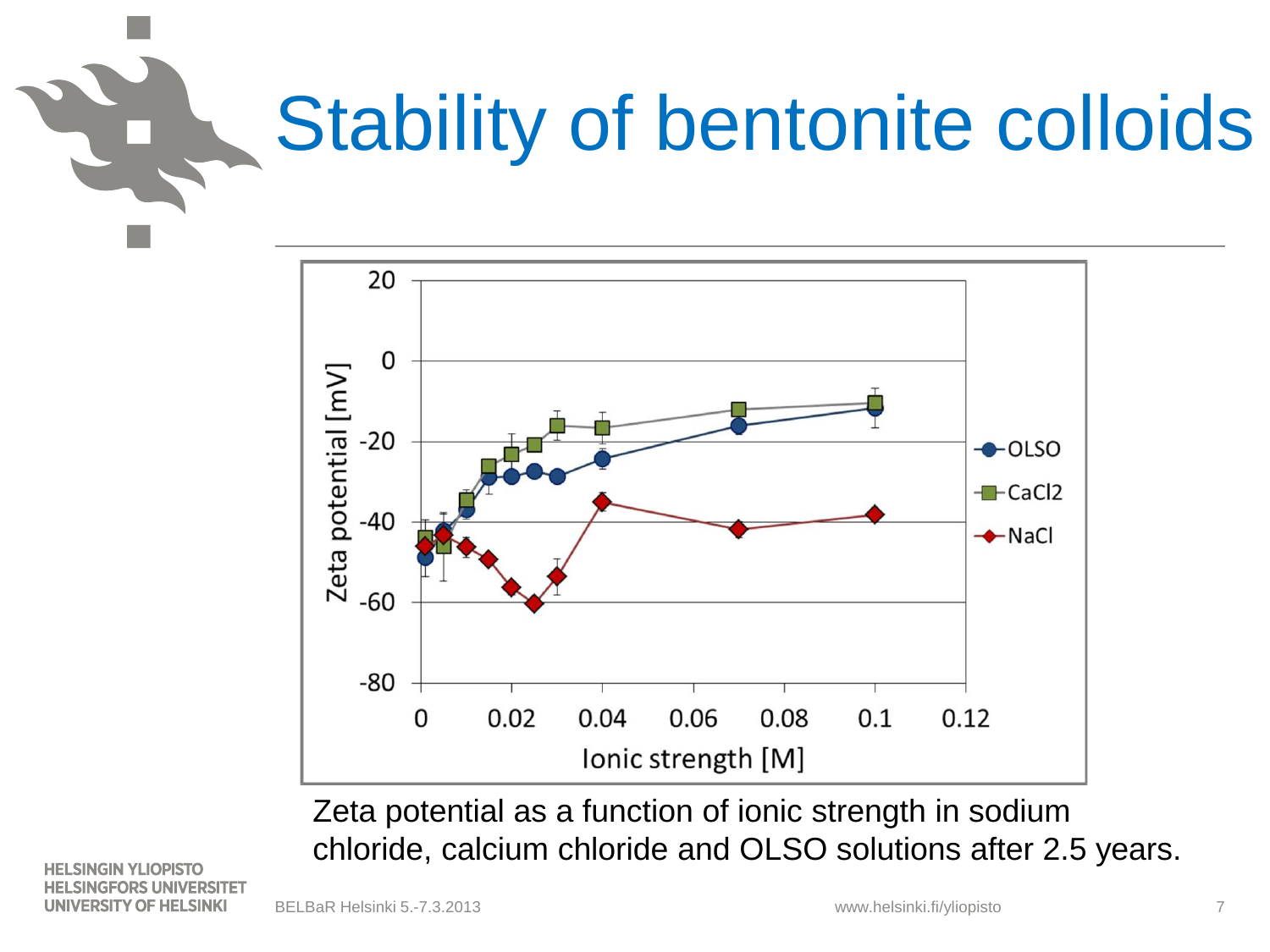#### Stability of bentonite colloids



Mean zeta potential of bentonite colloids in diluted OLSO reference groundwater.

**HELSINGIN YLIOPISTO** SINGFORS UNIVERSITET **UNIVERSITY OF HELSINKI**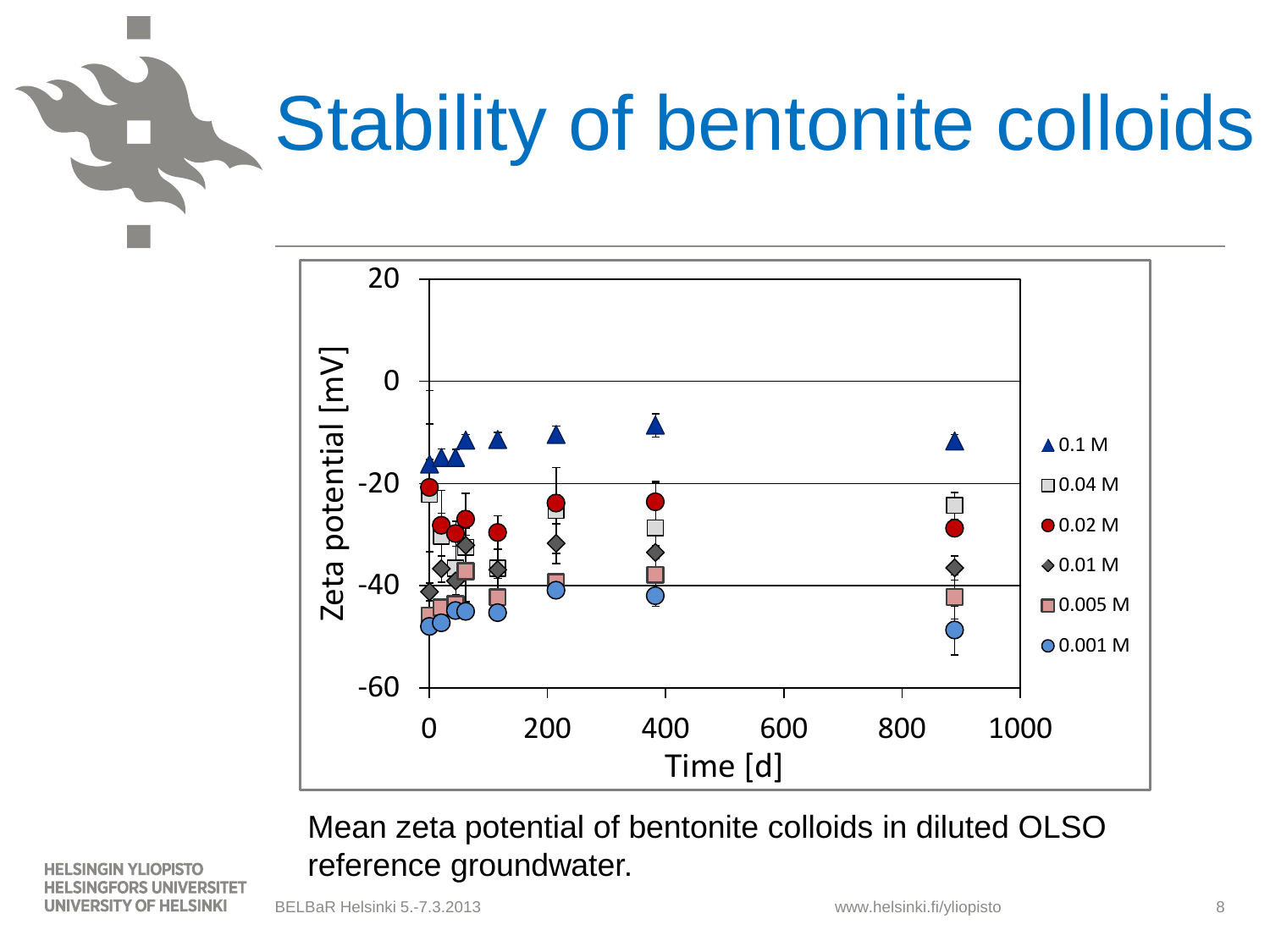

#### Bentonite colloid concentration



Estimated particle concentration of bentonite colloids in diluted OLSO reference groundwater.

**HELSINGIN YLIOPISTO NGFORS UNIVERSITET UNIVERSITY OF HELSINKI** 

BELBaR Helsinki 5.-7.3.2013 www.helsinki.fi/yliopisto 9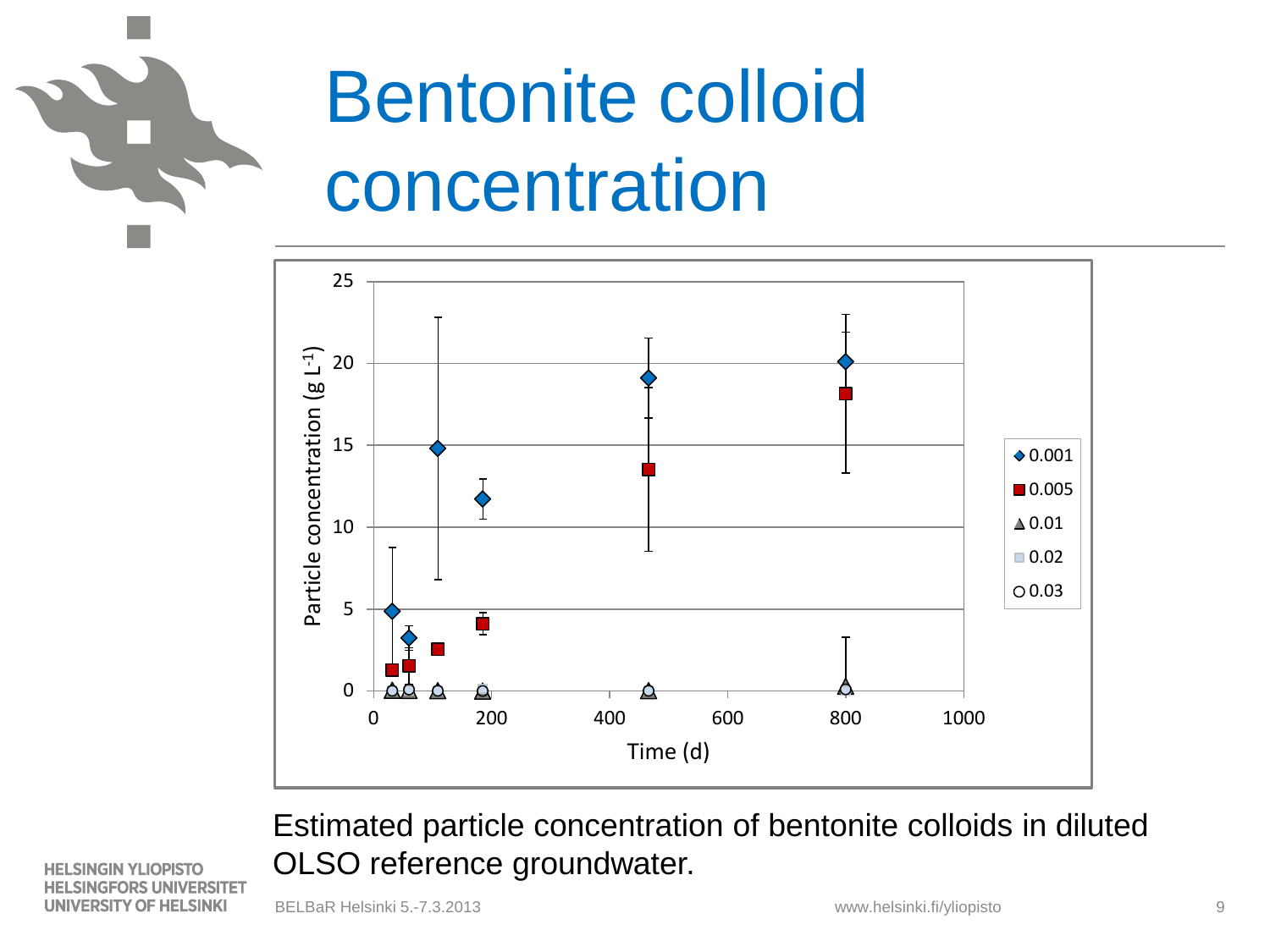

#### Radionuclide sorption

- Determinations as a function of ionic strength, a batch method, 4 parallel samples.
- $85$ Sr and  $152$ Eu sorption onto bentonite powder (MX-80)
	- $-$  NaCl and CaCl<sub>2</sub> solutions (I = 0.001 0.1 M)
- <sup>152</sup>Eu sorption on bentonite colloids, separated from MX-80.
	- $-$  NaCl and CaCl<sub>2</sub> solutions and diluted OLSO (I = 0.5 M)
	- $-$  Solutions of 10 ionic strengths (I = 0.001 0.1 M)
- 85Sr sorption determination on bentonite colloids is under way.
- Radionuclide sorption reversibility in static and dynamic conditions.
	- − method development under way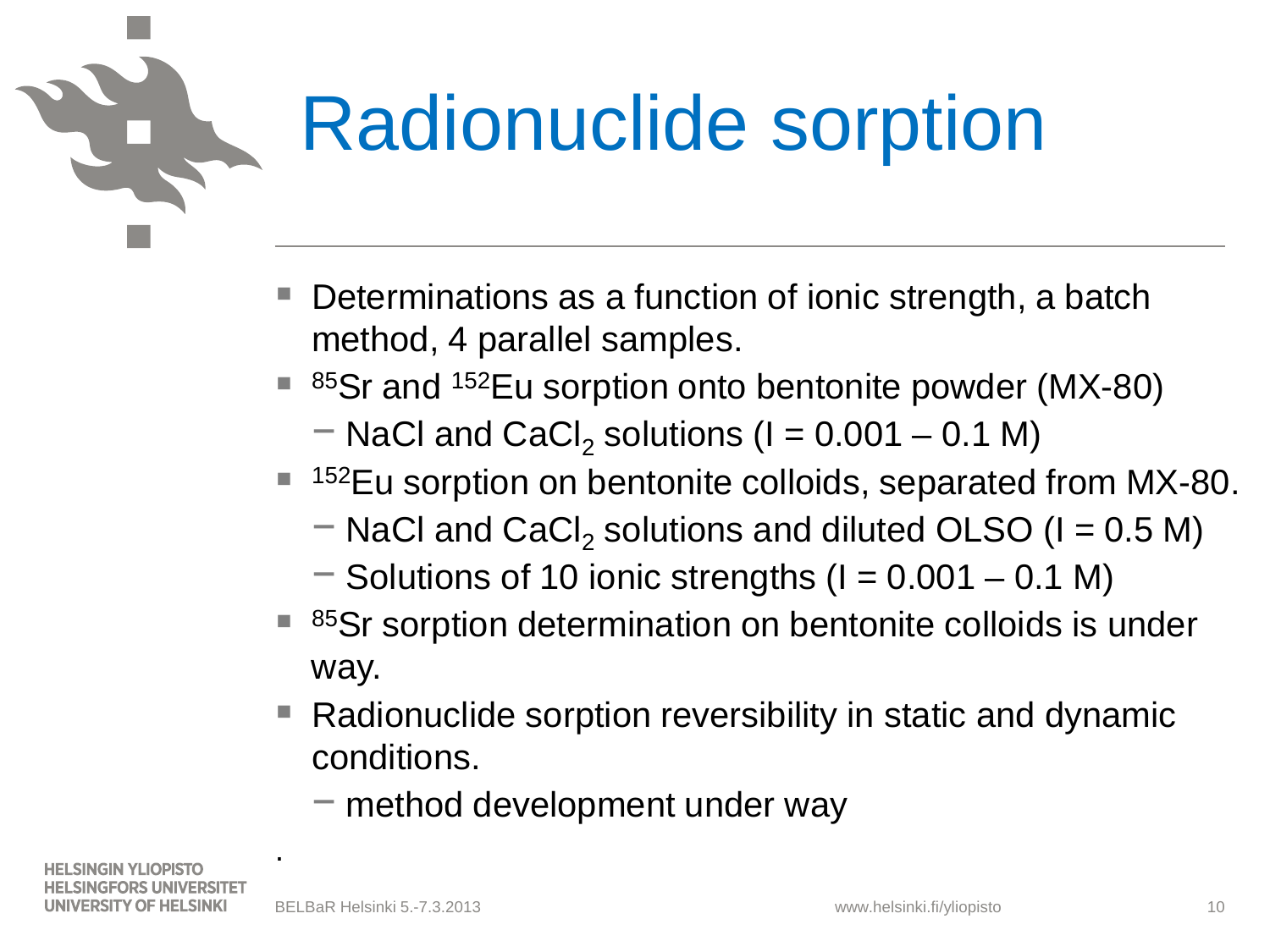

#### Sorption onto powdered bentonite

20 mL NaCl/CaCl<sub>2</sub>-solution Sr-85 or 120 µl Eu-152 tracer 1 g Bentonite powder  $pH \sim 8$  (Adjusted)

Shaking (1h/1-2 d/7 d) **Sentrifugation** (7500 rpm/30 min)

10 mL aliquot Radioactivity measurement (5 min) (Wizard<sup>®</sup> 3" gamma counter) Particle size and zeta potential determination

**HELSINGIN YLIOPISTO NGFORS UNIVERSITET** UNIVERSITY OF HELSINKI KYT1014 BOA seminar 31.1.2012 **11 Accord 12 Accord 12 Accord 12 Accord 12 Accord 12 Accord 12 Accord 12 Accord 11** 

Filtration 1.2 µm (Isopore polycarbonate filter )

Radioactivity measurement (5 min) Particle size and zeta potential determination (Zetasizer)

Filtration 0.05 µm (Isopore polycarbonate filter ) Radioactivity measurement (5 min) Particle size and zeta potential determination (Zetasizer)

Drying and weighing of the filters

**Desorption** experiments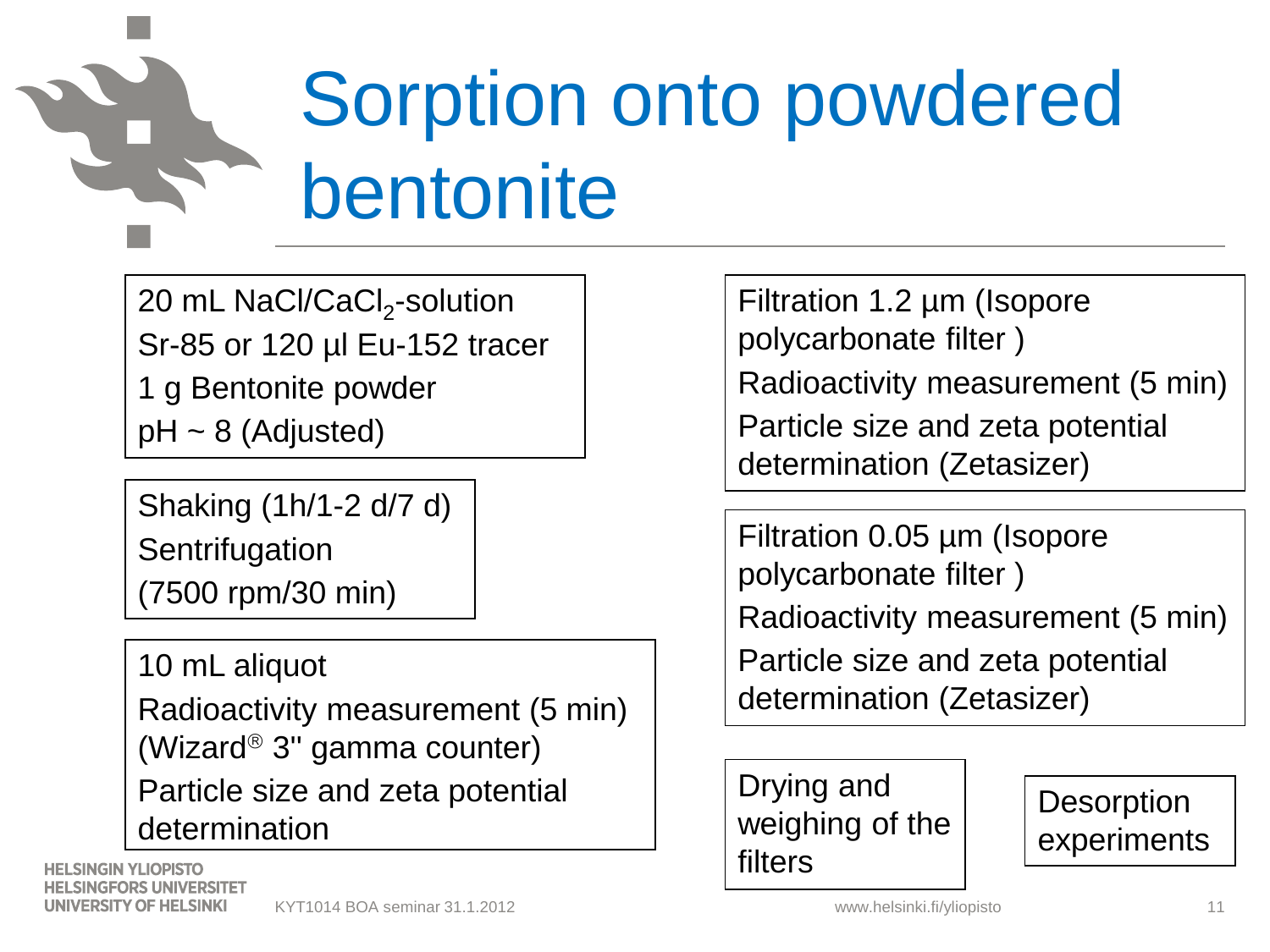

#### Sorption onto colloids

90 mL OLSO/NaCl/CaCl<sub>2</sub>-solution

Sr-85 or Eu-152 tracer

Bentonite colloids solution

4.5 mL aliquot after 1h/1-2 d/7 d Ultracentrifugation (90000 rpm/60 min)

Solution:

Radioactivity measurement (10 min) (Wizard<sup>®</sup> 3" gamma counter) Particle size determination (Zetasizer)

Solid phase:

Drying and weighing

**Desorption** experiments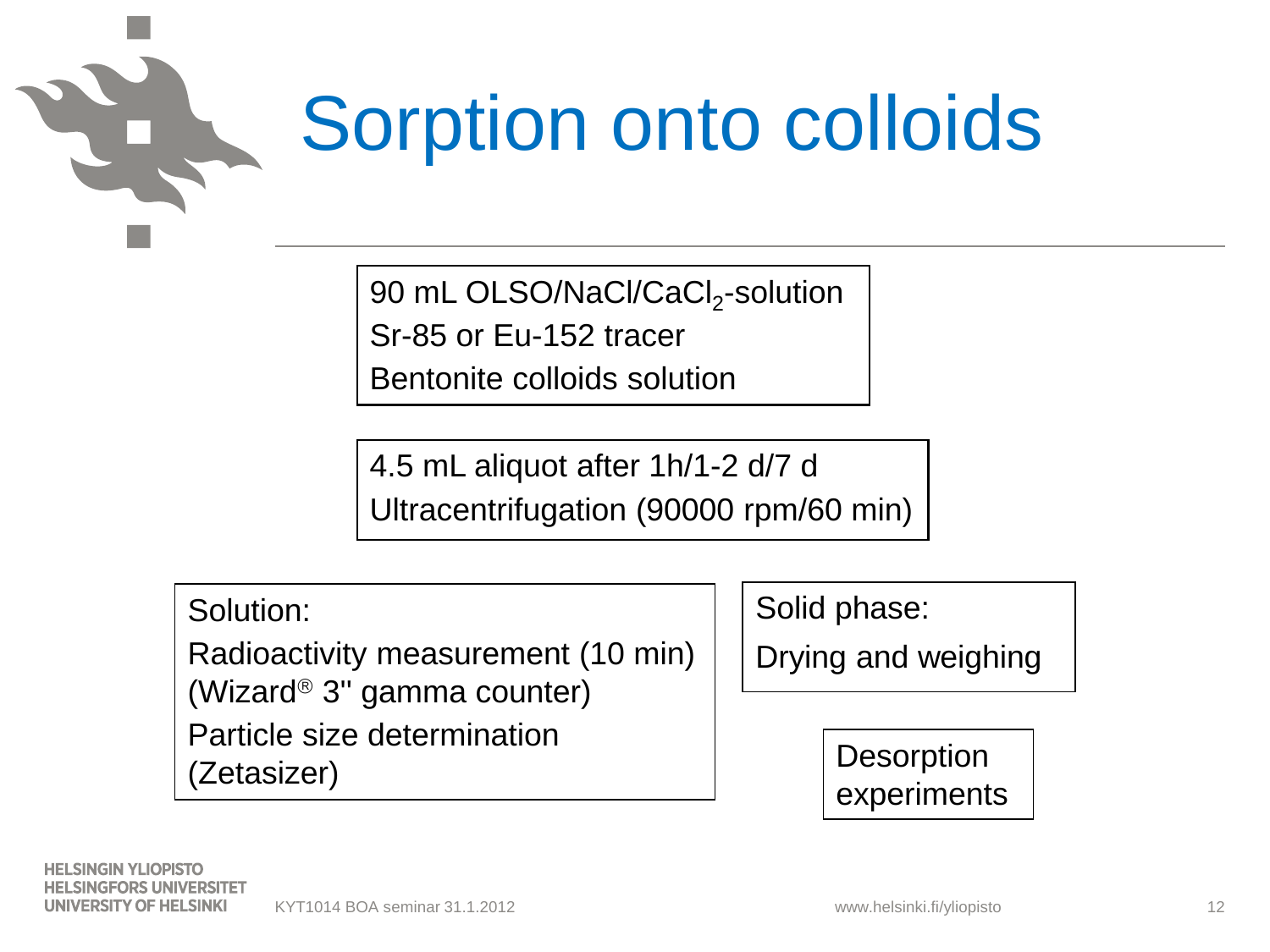



Bentonite powder in NaCl Colloid concentration

**HELSINGIN YLIOPISTO HELSINGFORS UNIVERSITET** UNIVERSITY OF HELSINKI BELBaR Helsinki 5.-7.3.2013 13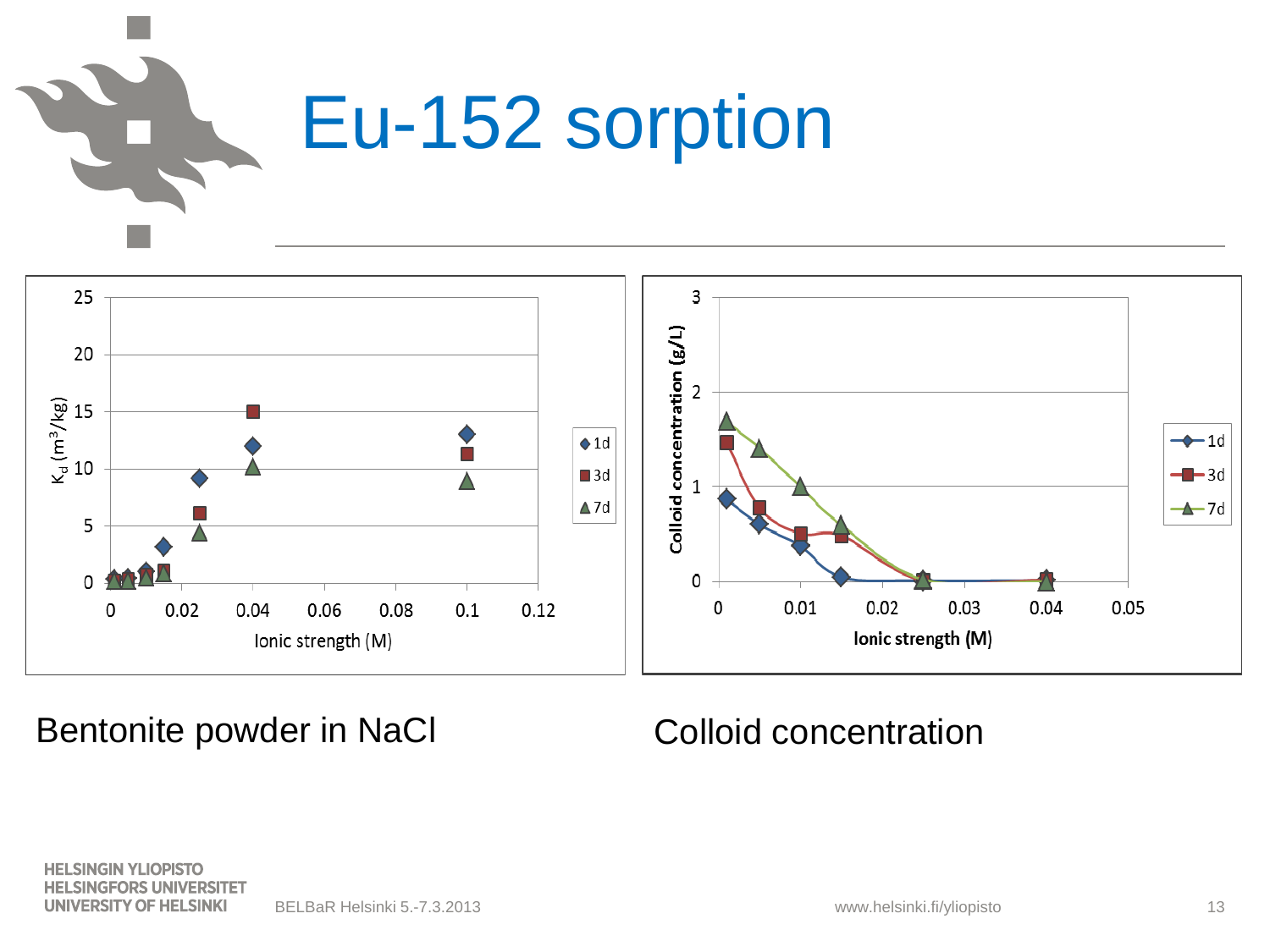

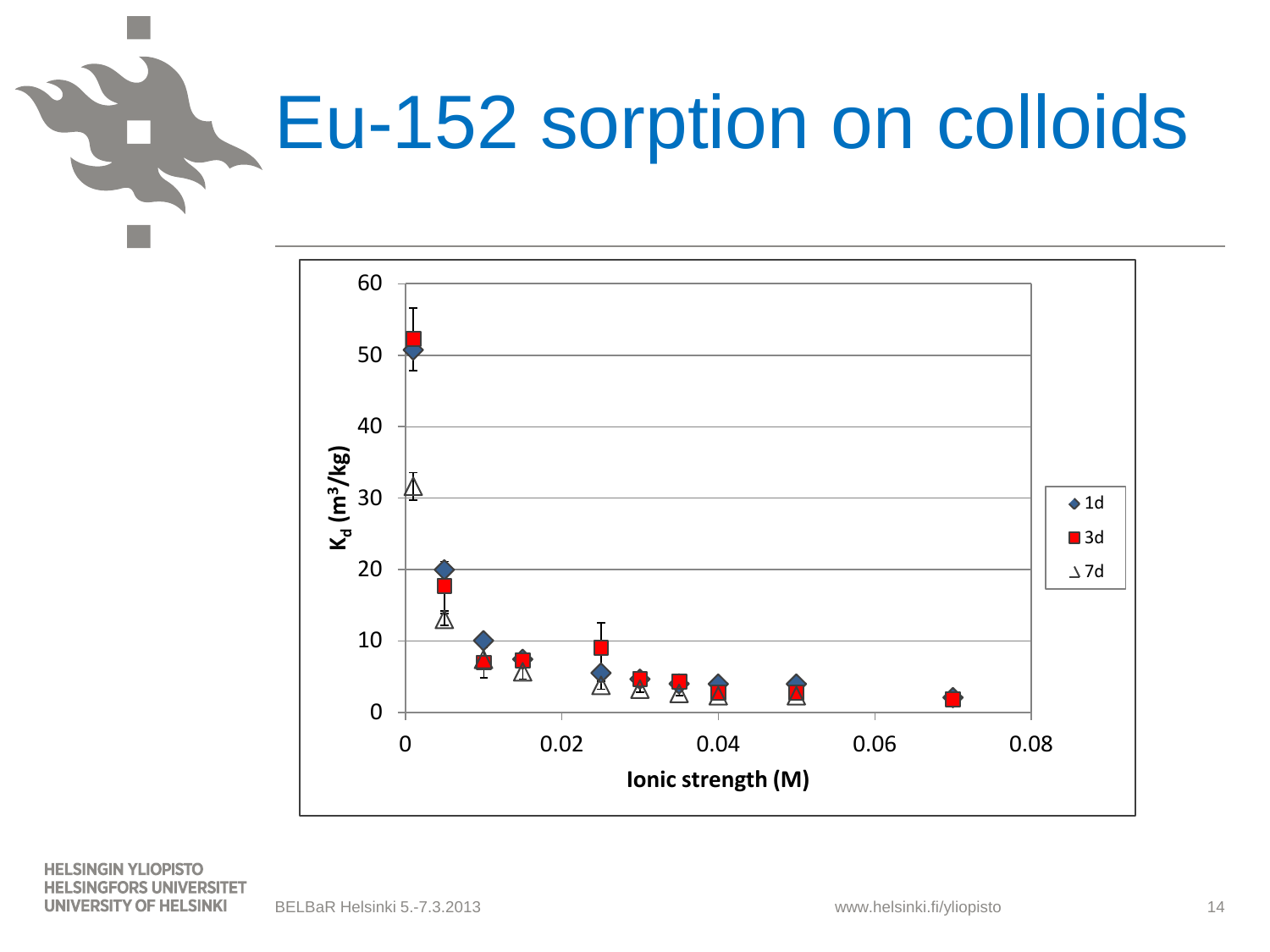## Colloid/radionuclide and host rock interaction

- Old fracture columns from Olkiluoto tonalite
- New crushed rock columns from Kuru Grey granite and strongly altered tonalite and.
	- − The hydraulic properties have been determined using non-sorbing tracers (36Cl, 125I) without colloids
	- − Experiments 85Sr and 152Eu with and without colloids are under way
- Natural fracture (0.9 m x 0.9 m) in Kuru Grey granite block
	- Experiments will start in the near future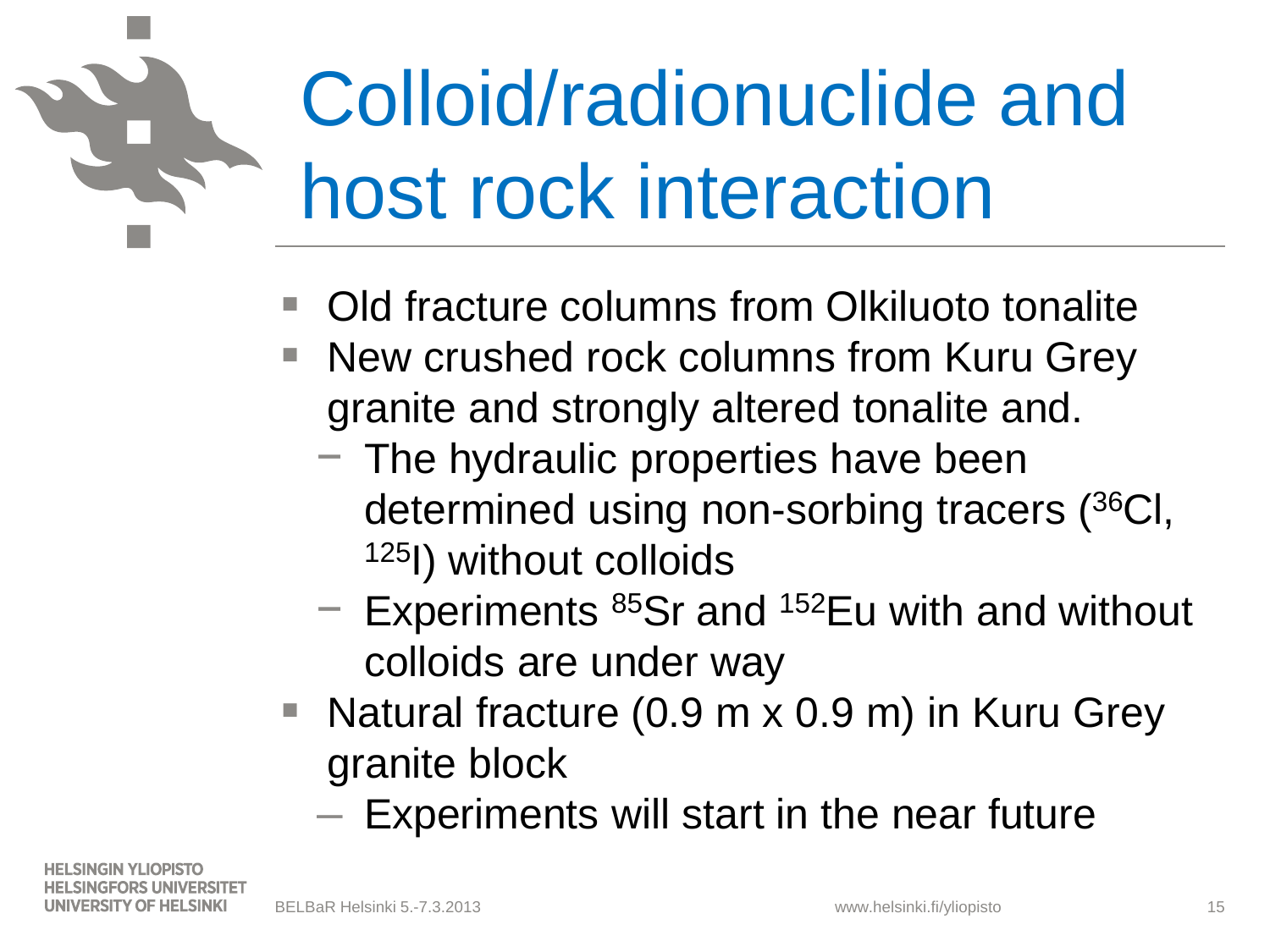

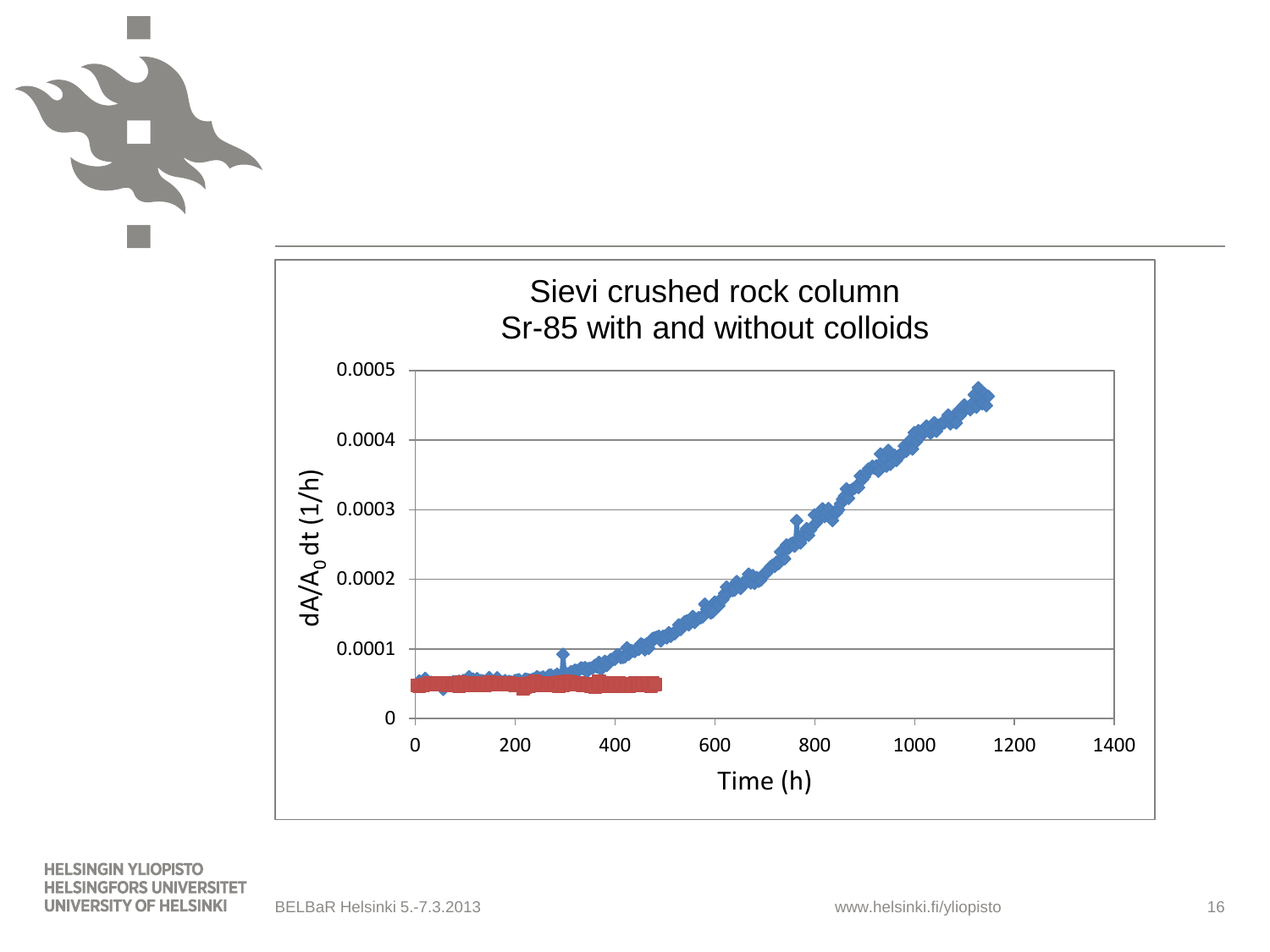#### **Conclusions**

- The formation and stability of bentonite colloids depends strongly on the ionic strength of the medium and the valence of the cations.
- $\blacksquare$  In NaCl (0.001-0.1 M), CaCl<sub>2</sub> and OLSO (0.001-0.01 M) zeta potential was lower than -30 mV indicating stable colloids.
- Colloids were smaller and more stable in monovalent (Na<sup>+</sup>) than in divalent (Ca<sup>2+</sup>) dominated solutions.
- The colloid concentration increased only in 0.001-0.01 M solutions.